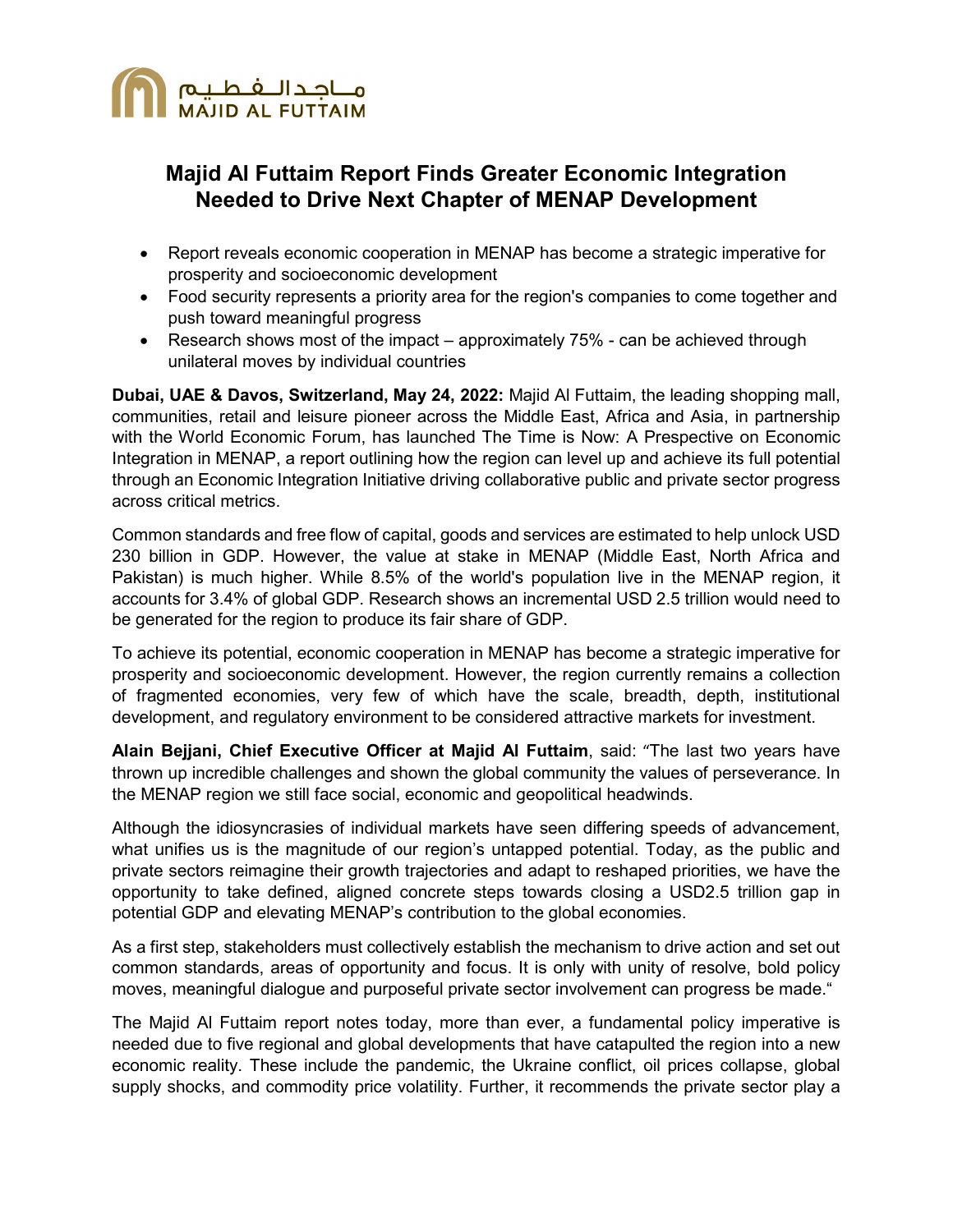

more active role in policy dialogue as part of stakeholder capitalism if the region in question is to achieve its full potential.

The economic pressure on MENAP countries for diversification further stipulates urgency for economic integration with expectations for the reform to impact the region positively. The acceleration in the global energy transition will affect the region more than most, given the traditional reliance of many of its countries on energy exports. This transition has upped the stakes for economic diversification away from oil, particularly as the cost of renewable energy is expected steadily decrease by -50% between 2022 and 2035 to equate to non-renewable sources. The case is specific to GCC countries that have been highly dependent on oil activities as a source of revenue. For example, Saudi oil revenue was down from 50% of total GDP in 2011 to 31% in 2021.

An overarching priority to unlock the economic potential of MENAP must focus on the development and retention of homegrown talent. Nurturing and upskilling future leaders was noted as a critical factor in the region's progress that represents a crucial pillar for a prosperous economic outlook. While MENAP has 8% of total world university students, it has only 1.5% of the top 500 universities, leading to many of those able to do so leaving to study abroad, and in many cases, not returning to the region. The report suggests the region should consider driving initiatives that improve domestic education opportunities and create an environment conducive to attracting and grooming top talent, from the region and globally.

The report was published by Majid Al Futtaim in partnership with the *World Economic Forum* and Knowledge Partner *McKinsey & Company*. The full report can be downloaded [here.](https://maf.am/prlWEF2022E)

## **-ENDS-**

### **About Majid Al Futtaim**

Founded in 1992, Majid Al Futtaim is the leading shopping mall, communities, retail and leisure pioneer across the Middle East, Africa and Asia.

A remarkable business success story, Majid Al Futtaim started from one man's vision to transform the face of shopping, entertainment and leisure to 'create great moments for everyone, every day'. It has since grown into one of the United Arab Emirates' most respected and successful businesses spanning 17 international markets, employing more than 41,000 people, and obtaining the highest credit rating (BBB) among privately held corporates in the region.

Majid Al Futtaim owns and operates 29 shopping malls, 13 hotels and four mixed-use communities, with further developments underway in the region. The shopping malls portfolio includes Mall of the Emirates, Mall of Egypt, Mall of Oman, City Centre malls, My City Centre neighbourhood centres, and five community malls which are in joint venture with the Government of Sharjah. The Company is the exclusive franchisee for Carrefour in over 30 markets across the Middle East, Africa and Asia, operating a portfolio of more than 400 outlets including City+, the region's first checkout-free store, and an online store.

Majid Al Futtaim operates more than 600 VOX Cinemas screens as well as a portfolio of world-class leisure and entertainment experiences across the region including Ski Dubai, Ski Egypt, Dreamscape, Magic Planet, Little Explorers and iFLY Dubai. The Company is parent to a Fashion, Home and Specialty retail business representing international brands such as Abercrombie & Fitch, Hollister, AllSaints, lululemon